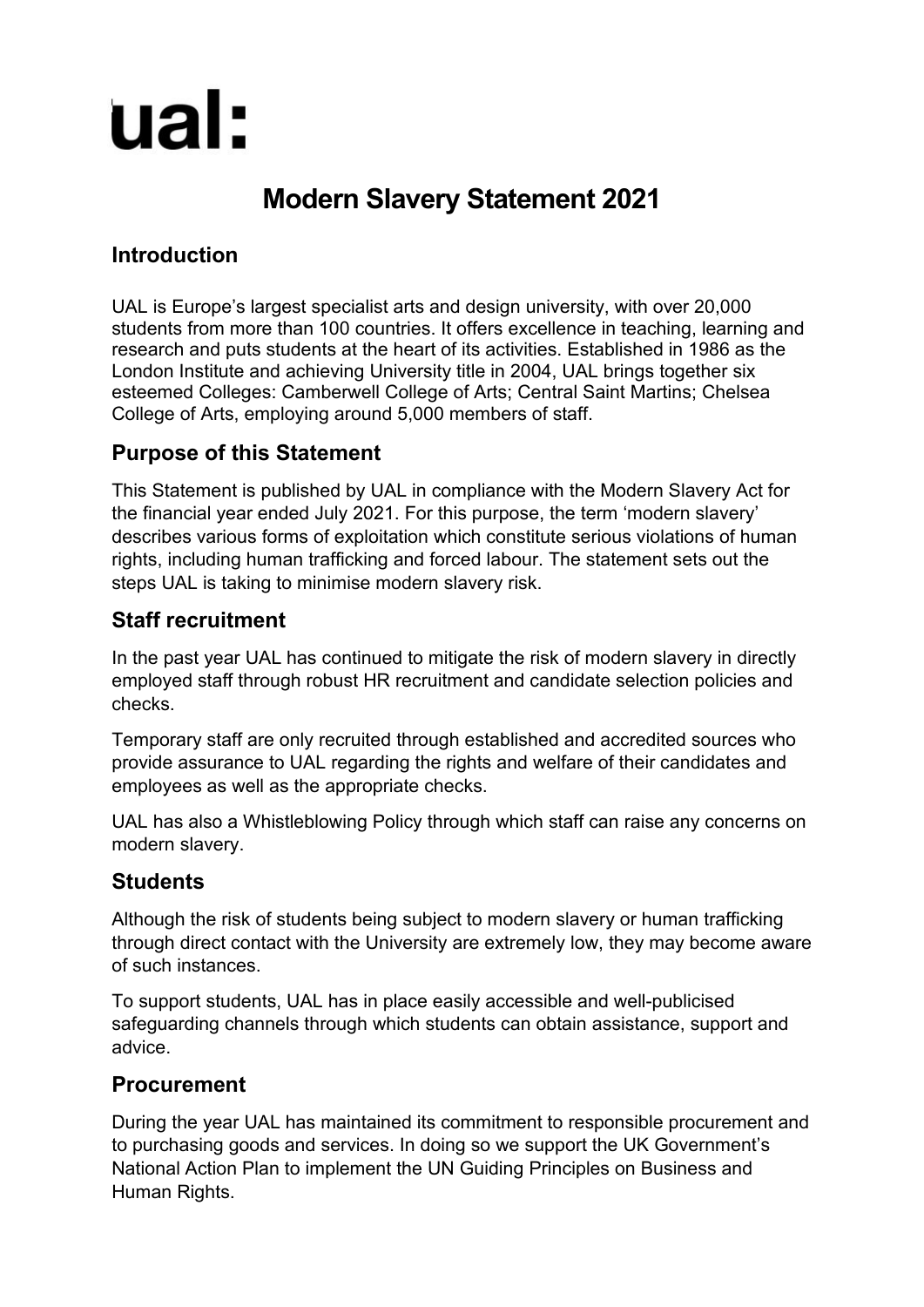UAL procures goods, services and works from a wide range of suppliers across a number of categories, similar to other organisations in the education sector, some of which are considered to present a significant risk of modern slavery.

To mitigate this risk, UAL is an active member of the London Universities Purchasing Consortium (LUPC). UAL is thereby able to benefit from research and risk assessments of supply chain structures carried out by LUPC which, in high risk areas, includes due diligence procedures. In addition, through its membership of LUPC, UAL is affiliated to Electronics Watch, the mission of which is to protect the rights of workers in electronics supply chains.

Tenders for major supply contracts in 2020/2021 included a number of construction and maintenance programmes. We have continued to work with a framework of construction suppliers, all of which have been approved on the basis of their Modern Slavery practices. In all cases, suppliers were asked to confirm that they did not practice or condone any activities that could be regarded as violating the human rights of their employees. Within the subsequent contracts, we have inserted clauses relating to compliance with Anti-Slavery and Human Trafficking laws and stipulated London Living Wage for employees and any sub-contractors working at UAL.

We have tendered and awarded a new Facilities Management Contract incorporating key scoring criteria for Modern Slavery, Equality, Diversity and Inclusion. Contractual clauses are included to ensure that employees delivering within the UAL contract have working conditions in line with UAL strategy, including London Living Wage

During the year we have also undertaken a major refurbishment project, contracting with the supplier ensuring that they perform their obligations under the terms of the contract to comply with all applicable anti-slavery and human trafficking laws. The contract also stipulates a minimum payment of London Living wage to the supplier's employees, sub-contractors, agencies and third parties.

During 2020/21 we have been preparing our application for London Living Wage which has resulted in accreditation in September 2021. Preparation of our application included review of contracts contained within the UAL contracts database whereby the London Living Wage would apply.

The Procurement team have delivered a supplier day event to strategic suppliers which disseminated the importance of UAL strategies relating to:

- The triple bottom line, Planet, People and Profit
- Equality, Diversity and Inclusion,
- London Living Wage
- Social Value
- Climate Justice.

#### **UAL's aims for 2021/22 are to:**

- Hold a supplier day for UAL framework construction contractors to promote the requirements of the Modern Slavery Act, Equality and Diversity. London Living Wage, Climate Justice and compliance to UAL policies.
- Tender for a framework of suppliers, incorporating compliance to modern slavery practices and UAL strategies for:
	- $\triangleright$  Asbestos management and asbestos contractors